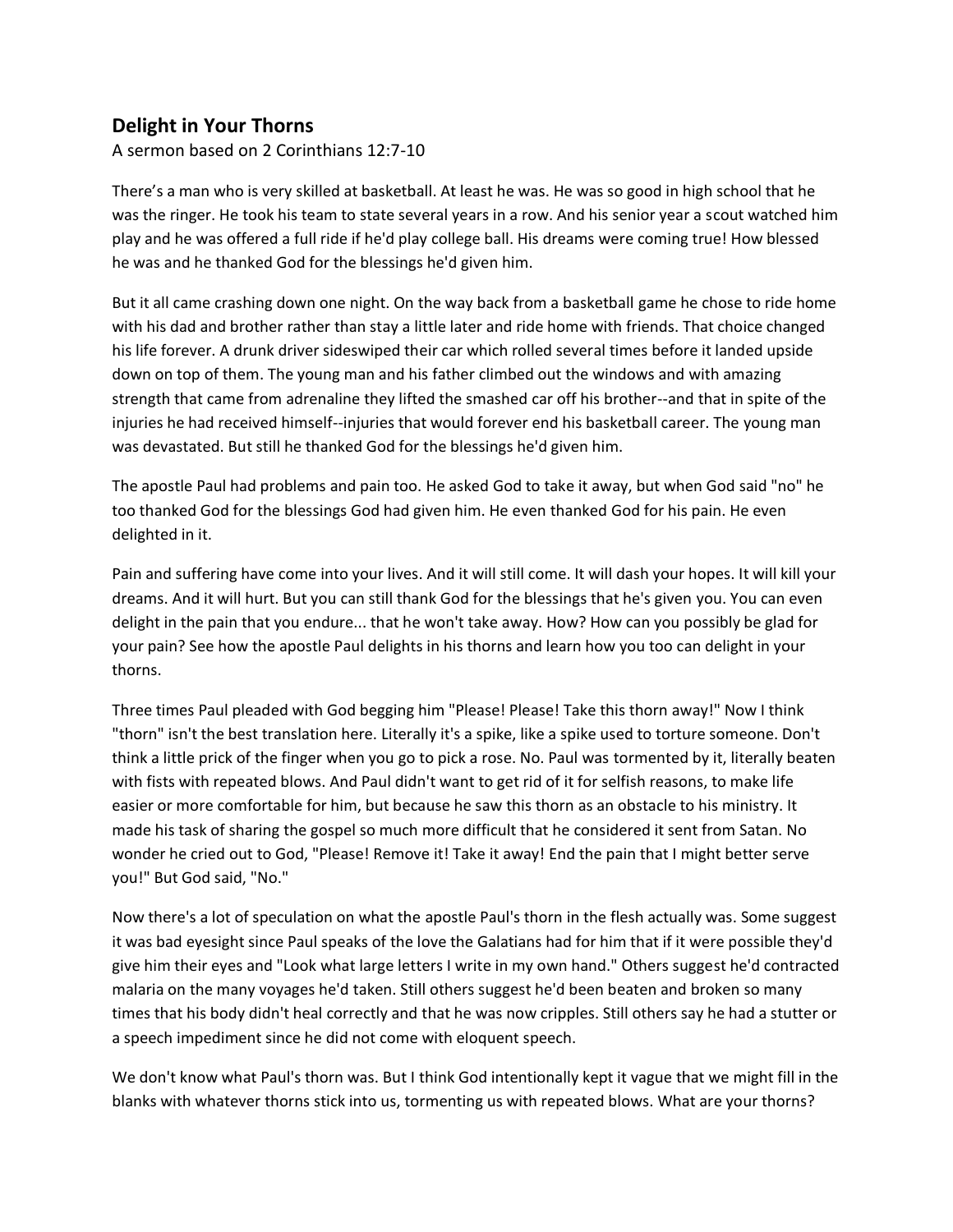Are they financial as you wonder if you'll ever get a job or if the repo man will soon come knocking? Are they physical challenges like Paul seems to have? Do you have some sickness or ailment? Arthritis or a trick knee or just the pains that come as you grow older? Is your thorn emotional as you wrestle with depression, grieve over the loss of a loved one, or weep over wayward and rebellious children?

Every week, every day, we pray to God, "deliver us from evil." We pray to God to keep thorny problems away from us. But sometimes he says, "No. I won't keep that thorn from you." Why?! Why would a loving God let us endure such pain?! Why, when Paul--apostle of apostles--pleaded with God so earnestly those three times, "Please! Please God, take it away! Think how much better I'd be able to serve you!" would God say "No. I won't take the hurt away"? It's because he loves us so much.

"What?!" you say, "God loves us? That's why he lets us hurt?!" Yes. Paul says, "To keep me from becoming conceited... there was given me a thorn in my flesh." If not for this tormenting thorn, Paul may have been tempted to think that the success of his ministry was due to his excellence as a pastor, and not to God's powerful Word.

You see, when we think of evil, we usually think of that evil out there--the terrorists that want to blow us up, the diseases that want to spread, the accidents waiting to happen, the dollars ready to slip away. But too often we forget about the evil in here [pointing to my heart]--the evil inside of us.

Do you think life is all about you? Do you think God ought to take away every form of hurt and pain that you ever face? Should God let you live a problem-free, worry-free life? Then you're in danger of becoming conceited. Thank God for giving you thorns. Martin Luther once said, "God cannot fill you up with his grace if you're already full of yourself. First he must empty your cup of pride before he can fill it up."

If we never faced pain in our life, if we were always in control, we'd be tempted to think, "What do I need God for?" We may become self-reliant, instead of God-reliant. So God lovingly sends us troubles to remind us how much we need him. And do we ever need him! You see, the hurt and the pain that you and I face in this life is nothing--nothing!--compared to what we deserve! We deserve hell. And God would much rather send us a thorn--a tormenting spike of torture even--than to let us or someone else there.

How do you know he loves you that much? After all, that "No" can be pretty hard to take when you plead earnestly with God to take your thorn away. It can be hard to understand how God could love you when he says, "Keep the tormenting messenger of Satan. I won't take it away." But you can know he loves you by looking to Jesus.

After all, Jesus, like Paul, desperately pleaded with God in prayer three times, "Father, if you are willing take this cup from me." But God said, "No. I won't take the cup away. I can't." Jesus was then tormented, literally beaten with the fists with repeated blows. He endured not a thorn in the flesh, but a crown of thorns, not a figurative spike of suffering, but literal spikes nailing his hands and feet. Jesus didn't deserve it, because he never complained against God, never demanded God change his situation, but patiently endured, yet he suffered the misery and shame of the cross and the torment of hell. And